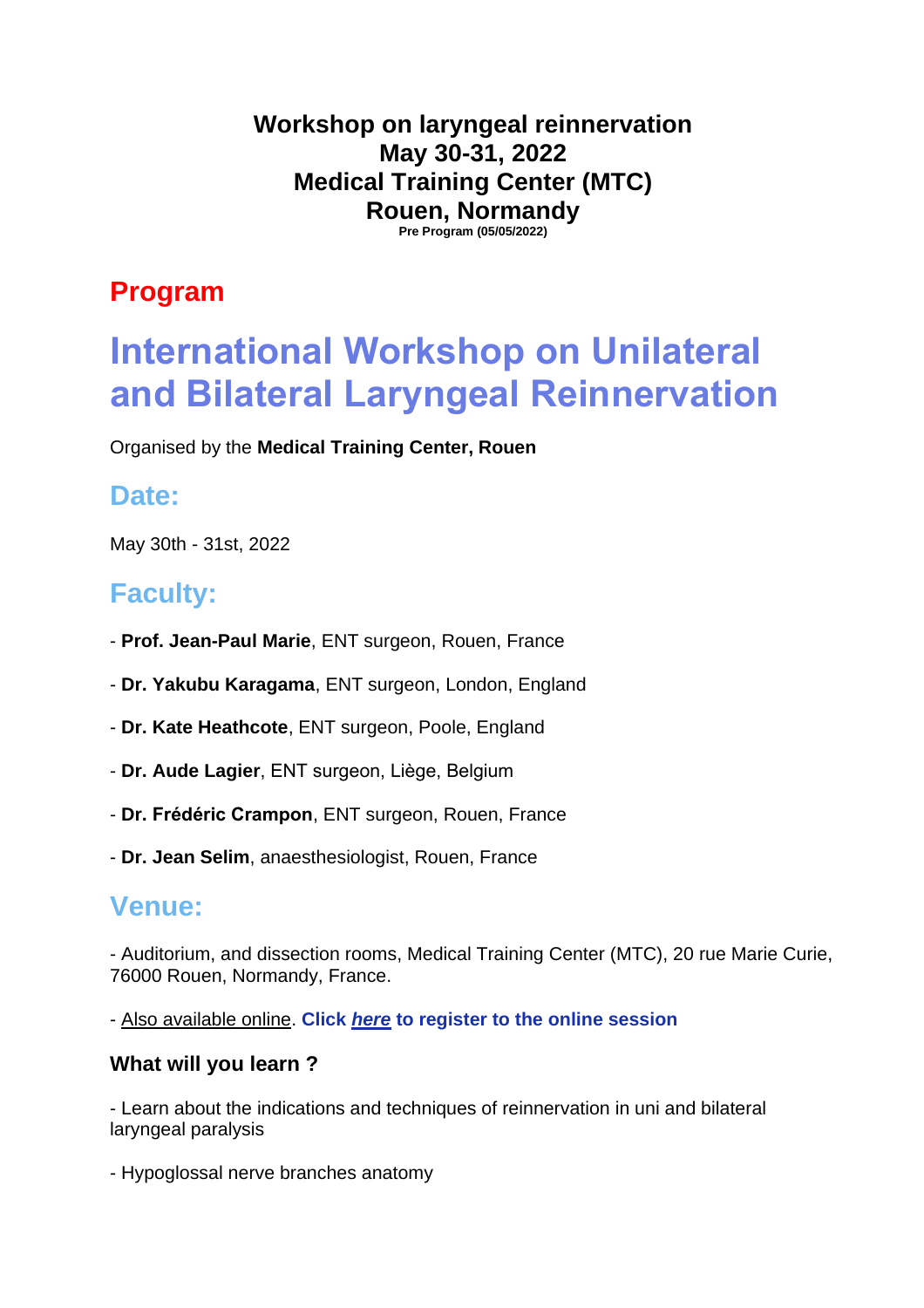- Intralaryngeal anatomy of recurrent laryngeal nerve and branches
- Anatomy of the phrenic nerve roots
- Nerve Suture

### **Teaching methods**

Cas live, Cas pratique, Cadavre, Présentation théorique

### **Public cible**

**Audience Limited to certified ENT specialists**

## **Program**

## **Monday May 30th**

8am Welcome and registration

#### 8:30am - 9am **Talks**

- Anatomy and physiology of the larynx, applied to laryngeal reinnervation (*Aude Lagier*, 15')
- Technique of the non-selective unilateral reinnervation (ansa recurrent technique) in unilateral vocal fold paralysis (*Jean-Paul Marie* 10')
- Presentation of Case n°1 (*Jean-Paul Marie* 5')

9am - 10:45am **Surgery from the OR:** Unilateral non selective reinnervation (ansa recurrent technique): *Kate Heathcote and Aude Lagier*, with interaction from the Auditorium: *Yakubu Karagama, JP Marie*.

*\*\*\*Coffee break\*\*\**

#### 11am - 12pm **Talks**

- Results of the ansa-recurrent technique and indications (*Jean-Paul Marie* 10')
- Ansa-recurrent: UK experience (*K Heathcote, Y Karagama* 10')
- Discussion (live and visio conference) (10')
- History and Principle of Selective laryngeal reinnervation in bilateral vocal fold paralysis (*Jean-Paul Marie* 15')
- Laryngeal diplegia, etiology, evaluation and LEMG (*Jean-Paul Marie* 10')
- Case n°2 presentation (*Jean-Paul Marie* 5')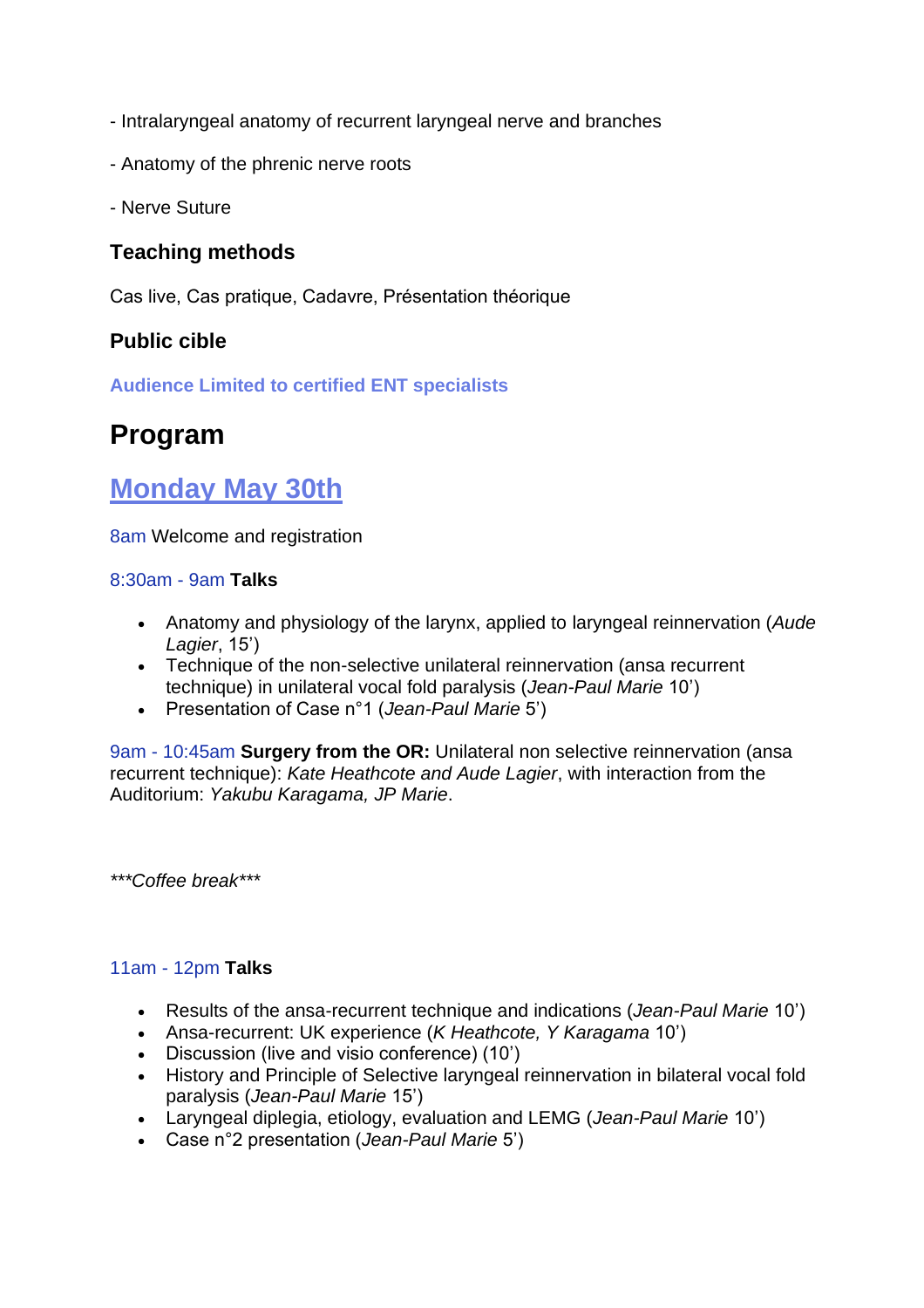12pm - 1pm **Surgery from the OR:** Evaluation of diplegia with LEMG in case of laryngeal reinnervation *(JP Marie & Jean Selim),* with interaction from the Auditorium: *Kate Heathcote and Aude Lagier*

*\*\*\*Lunch\*\*\**

#### 2pm - 3:15pm **Talks**

- Anesthesiology for diplegia (*Jean Selim* 15')
- Anatomy of the hypoglossal branches: ansa and XII TH (*Frédéric Crampon* 15')
- Anatomy and physiology of the phrenic nerve (*Jean-Paul Marie* 15')
- Technique of Bilateral and Selective laryngeal reinnervation (*Jean-Paul Marie* 15')
- Nerve sutures (*Jean-Paul Marie* 10')

3:15pm - 3:30pm Group determination and travel to Dissection Lab and Microsurgery Lab in the MTC

3:30 - 5:45pm **Hands on - Group 1: Cervical anatomy, dissection** (*Aude Lagier, K Heathcote, Y Karagama, F Crampon*); **Group 2: Nerve sutures**(*JP Marie, Charles Maquet, P Charnavel*).

6pm - 7pm For all, from the Auditorium: Synthesis, discussion

*\*\*\* 8pm - Dinner (optional - cost is approx. € 60 / person)\*\*\**

# **Tuesday May 31st**

8am - 10am **Hands on. Group 2: Cervical anatomy, dissection** (*K Heathcote, Y Karagama, JP Marie, F Crampon*); **Group 1: Nerve sutures** (*JP Marie, Charles Maquet, P Charnavel*).

10:15am - 1pm: **Surgery from the OR:** Bilateral selective reinnervation. Nerve identification. Intralaryngeal dissection (*Kate Heathcote, Aude Lagier*). Auditorium: *Yakubu Karagama, JP Marie*

*\*\*\*11am Coffee break (during the procedure)\*\*\**

*\*\*\* Lunch\*\*\**